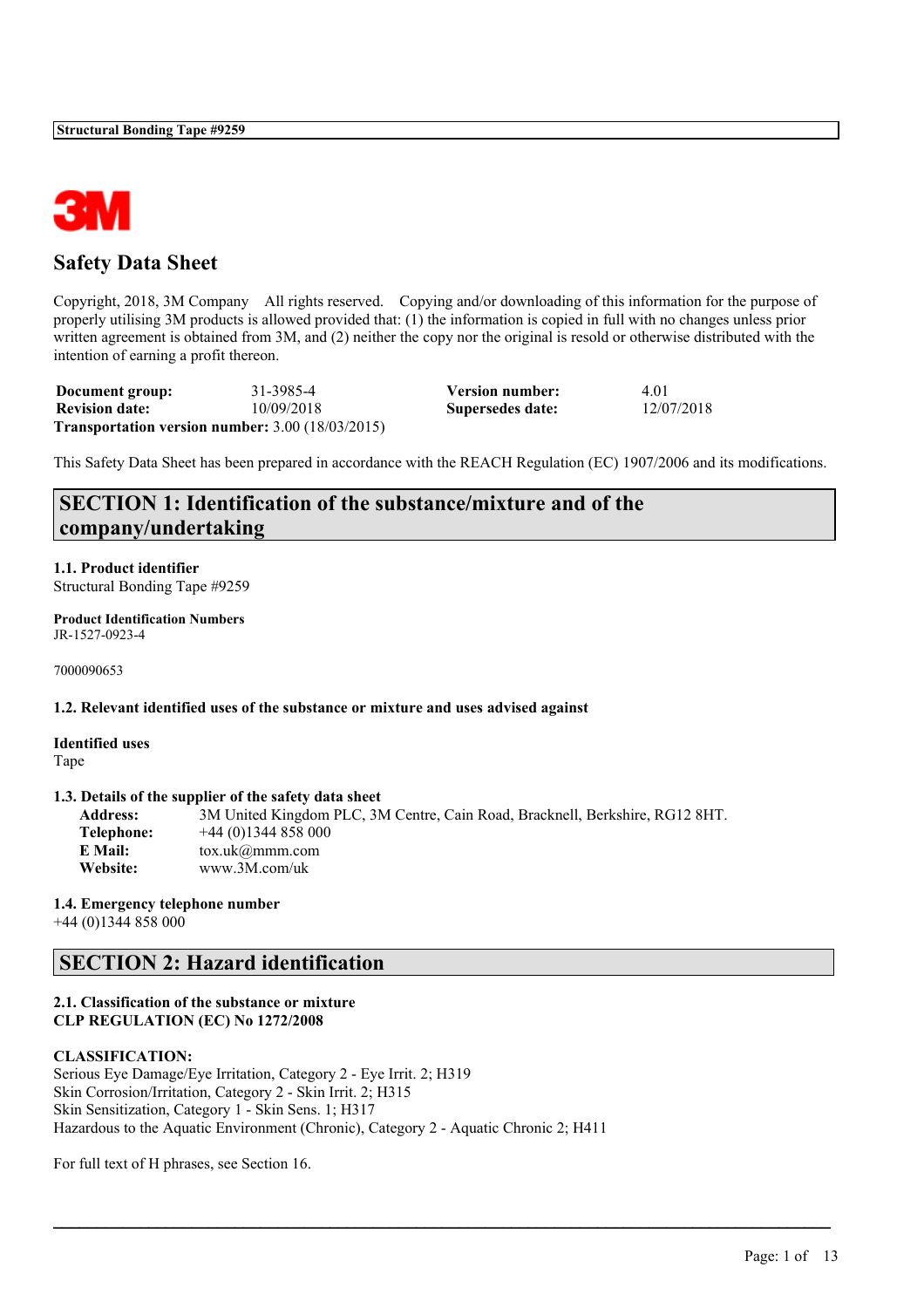#### **2.2. Label elements CLP REGULATION (EC) No 1272/2008**

## **SIGNAL WORD**

WARNING.

**Symbols:** GHS07 (Exclamation mark) |GHS09 (Environment) |

**Pictograms**



| <b>Ingredients:</b><br>Ingredient                                                     |                                                                  | CAS Nbr                                                                                                                             | EC No.    | $%$ by Wt      |  |
|---------------------------------------------------------------------------------------|------------------------------------------------------------------|-------------------------------------------------------------------------------------------------------------------------------------|-----------|----------------|--|
| 4,4'-ISOPROPYLIDENEDIPHENOL-<br>EPICHLOROHYDRIN POLYMER (MW unknown<br>or $\leq$ 700) |                                                                  | 25068-38-6                                                                                                                          | 500-033-5 | $20 -$<br>- 45 |  |
| <b>HAZARD STATEMENTS:</b>                                                             |                                                                  |                                                                                                                                     |           |                |  |
| H319                                                                                  |                                                                  | Causes serious eye irritation.                                                                                                      |           |                |  |
| H315                                                                                  | Causes skin irritation.                                          |                                                                                                                                     |           |                |  |
| H317                                                                                  |                                                                  | May cause an allergic skin reaction.                                                                                                |           |                |  |
| H411                                                                                  |                                                                  | Toxic to aquatic life with long lasting effects.                                                                                    |           |                |  |
| PRECAUTIONARY STATEMENTS                                                              |                                                                  |                                                                                                                                     |           |                |  |
| <b>Prevention:</b>                                                                    |                                                                  |                                                                                                                                     |           |                |  |
| <b>P280E</b>                                                                          |                                                                  | Wear protective gloves.                                                                                                             |           |                |  |
| P <sub>273</sub>                                                                      |                                                                  | Avoid release to the environment.                                                                                                   |           |                |  |
| <b>Response:</b>                                                                      |                                                                  |                                                                                                                                     |           |                |  |
| $P305 + P351 + P338$                                                                  |                                                                  | IF IN EYES: Rinse cautiously with water for several minutes. Remove contact lenses, if<br>present and easy to do. Continue rinsing. |           |                |  |
| $P333 + P313$                                                                         | If skin irritation or rash occurs: Get medical advice/attention. |                                                                                                                                     |           |                |  |
| Disposal:                                                                             |                                                                  |                                                                                                                                     |           |                |  |
| P501                                                                                  | regulations.                                                     | Dispose of contents/container in accordance with applicable local/regional/national/international                                   |           |                |  |
| 66% of the mixture consists of components of unknown acute oral toxicity.             |                                                                  |                                                                                                                                     |           |                |  |
|                                                                                       |                                                                  | Contains 86% of components with unknown hazards to the aquatic environment.                                                         |           |                |  |

 $\mathcal{L}_\mathcal{L} = \mathcal{L}_\mathcal{L} = \mathcal{L}_\mathcal{L} = \mathcal{L}_\mathcal{L} = \mathcal{L}_\mathcal{L} = \mathcal{L}_\mathcal{L} = \mathcal{L}_\mathcal{L} = \mathcal{L}_\mathcal{L} = \mathcal{L}_\mathcal{L} = \mathcal{L}_\mathcal{L} = \mathcal{L}_\mathcal{L} = \mathcal{L}_\mathcal{L} = \mathcal{L}_\mathcal{L} = \mathcal{L}_\mathcal{L} = \mathcal{L}_\mathcal{L} = \mathcal{L}_\mathcal{L} = \mathcal{L}_\mathcal{L}$ 

#### **2.3. Other hazards**

None known.

# **SECTION 3: Composition/information on ingredients**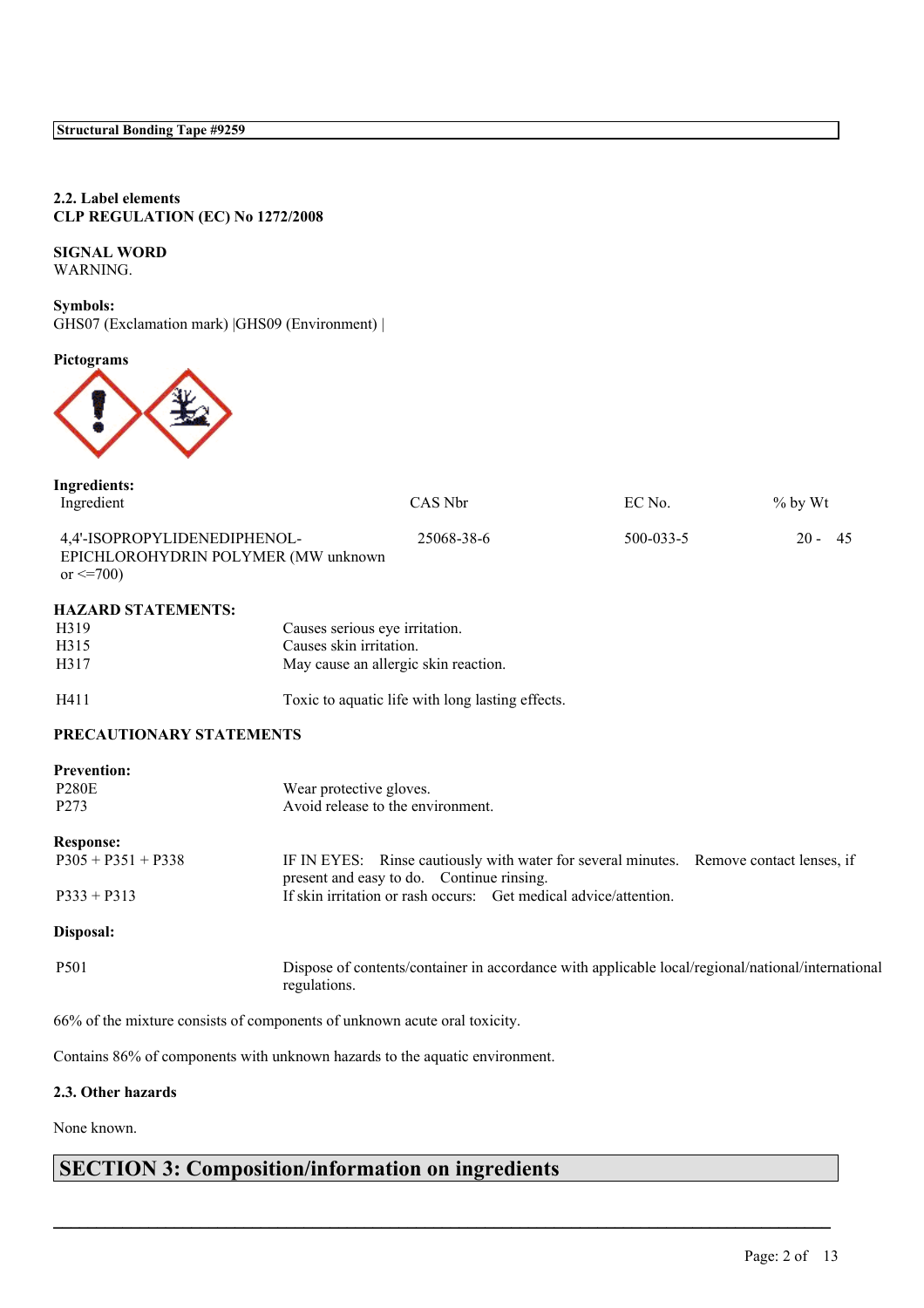| Ingredient                                                                                | CAS Nbr              | <b>EC No.</b> | <b>REACH</b><br><b>Registration</b> | $\%$ by Wt | <b>Classification</b>                                                                            |
|-------------------------------------------------------------------------------------------|----------------------|---------------|-------------------------------------|------------|--------------------------------------------------------------------------------------------------|
|                                                                                           |                      |               | No.                                 |            |                                                                                                  |
| Polyaclylate copolymer                                                                    | Trade<br>Secret      |               |                                     | $45 -$     | 60 Substance not classified as<br>hazardous                                                      |
| 4,4'-ISOPROPYLIDENEDIPHENOL-<br>EPICHLOROHYDRIN POLYMER<br>$(MW)$ unknown or $\leq$ =700) | 25068-38-6 500-033-5 |               |                                     | $20 -$     | 45 Skin Irrit. 2, H315; Eye Irrit.<br>2, H319; Skin Sens. 1,<br>H317; Aquatic Chronic 2,<br>H411 |
| 4,4'-ISOPROPYLIDENEDIPHENOL-<br>EPICHLOROHYDRIN POLYMER<br>$(MW>700, \leq 1200)$          | 25068-38-6 500-033-5 |               |                                     | $5 - 15$   | Skin Irrit. 2, H315; Eye Irrit.<br>2, H319; Skin Sens. 1, H317                                   |
| DICYAN DIAMIDE DERIVATIVE                                                                 | Trade<br>Secret      |               |                                     | $1 - 5$    | Substance not classified as<br>hazardous                                                         |
| Silane, dichlorodimethyl-, reaction<br>products with silica                               | 68611-44-9 271-893-4 |               |                                     | $1 - 5$    | Substance with a<br>Community level exposure<br>limit in the workplace                           |

Please see section 16 for the full text of any H statements referred to in this section

For information on ingredient occupational exposure limits or PBT or vPvB status, see sections 8 and 12 of this SDS

## **SECTION 4: First aid measures**

#### **4.1. Description of first aid measures**

#### **Inhalation**

Remove person to fresh air. If you feel unwell, get medical attention.

#### **Skin contact**

Immediately wash with soap and water. Remove contaminated clothing and wash before reuse. If signs/symptoms develop, get medical attention.

#### **Eye contact**

Flush with large amounts of water. Remove contact lenses if easy to do. Continue rinsing. If signs/symptoms persist, get medical attention.

 $\mathcal{L}_\mathcal{L} = \mathcal{L}_\mathcal{L} = \mathcal{L}_\mathcal{L} = \mathcal{L}_\mathcal{L} = \mathcal{L}_\mathcal{L} = \mathcal{L}_\mathcal{L} = \mathcal{L}_\mathcal{L} = \mathcal{L}_\mathcal{L} = \mathcal{L}_\mathcal{L} = \mathcal{L}_\mathcal{L} = \mathcal{L}_\mathcal{L} = \mathcal{L}_\mathcal{L} = \mathcal{L}_\mathcal{L} = \mathcal{L}_\mathcal{L} = \mathcal{L}_\mathcal{L} = \mathcal{L}_\mathcal{L} = \mathcal{L}_\mathcal{L}$ 

#### **If swallowed**

Rinse mouth. If you feel unwell, get medical attention.

#### **4.2. Most important symptoms and effects, both acute and delayed**

See Section 11.1 Information on toxicological effects

## **4.3. Indication of any immediate medical attention and special treatment required**

Not applicable

## **SECTION 5: Fire-fighting measures**

#### **5.1. Extinguishing media**

Material will not burn. Use a fire fighting agent suitable for the surrounding fire.

#### **5.2. Special hazards arising from the substance or mixture**

None inherent in this product.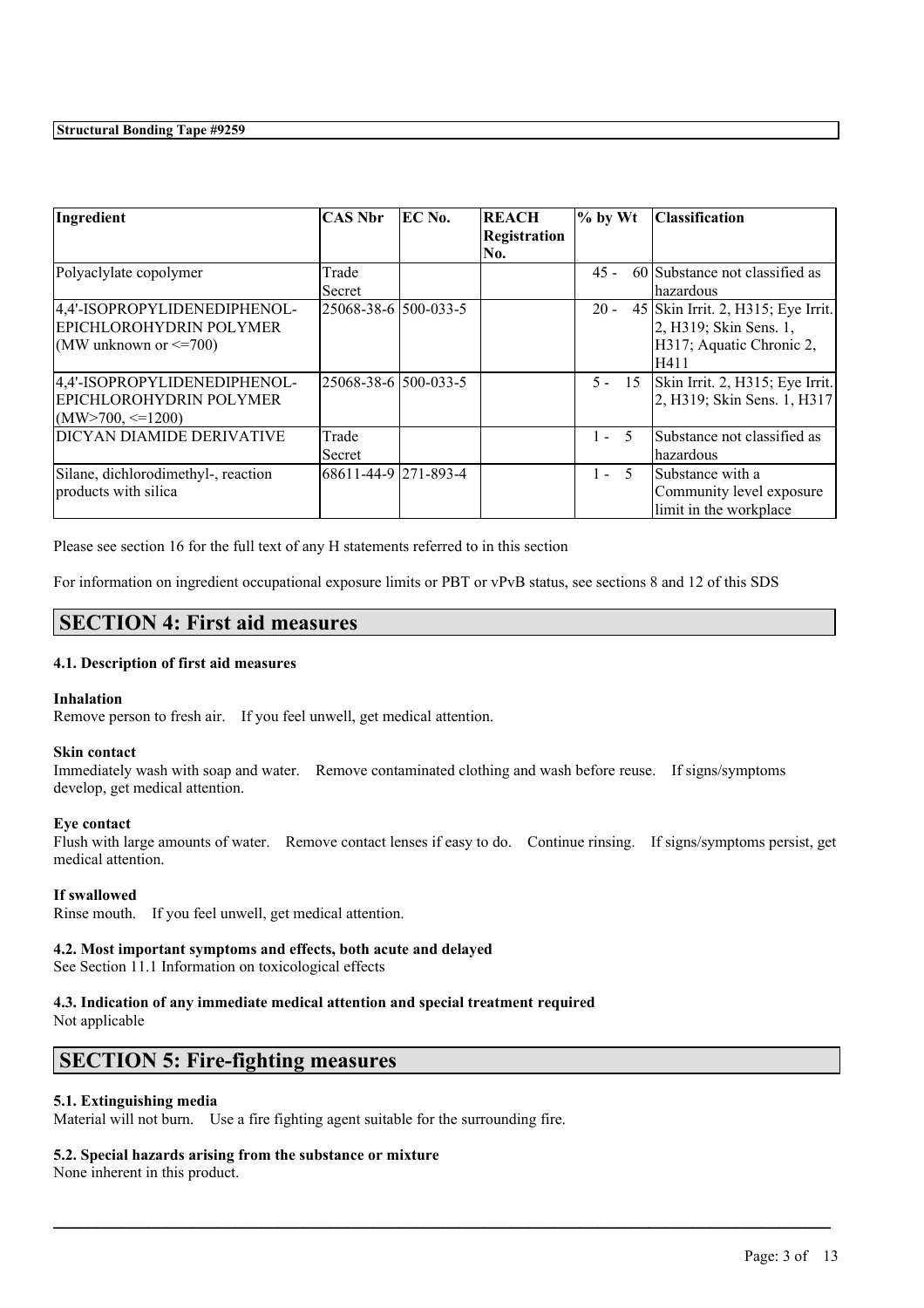#### **Hazardous Decomposition or By-Products**

**Substance Condition** Aldehydes. During combustion. Carbon monoxide. During combustion. Carbon dioxide. During combustion. Hydrogen Chloride **During Combustion**.

#### **5.3. Advice for fire-fighters**

No special protective actions for fire-fighters are anticipated.

## **SECTION 6: Accidental release measures**

#### **6.1. Personal precautions, protective equipment and emergency procedures**

Evacuate area. For large spill, or spills in confined spaces, provide mechanical ventilation to disperse or exhaust vapours, in accordance with good industrial hygiene practice. Refer to other sections of this SDS for information regarding physical and health hazards, respiratory protection, ventilation, and personal protective equipment.

#### **6.2. Environmental precautions**

Avoid release to the environment.

#### **6.3. Methods and material for containment and cleaning up**

Collect as much of the spilled material as possible. Place in a closed container approved for transportation by appropriate authorities. Clean up residue. Seal the container. Dispose of collected material as soon as possible.

#### **6.4. Reference to other sections**

Refer to Section 8 and Section 13 for more information

## **SECTION 7: Handling and storage**

#### **7.1. Precautions for safe handling**

Avoid skin contact with hot material. For industrial or professional use only. Avoid breathing dust/fume/gas/mist/vapours/spray. Do not get in eyes, on skin, or on clothing. Do not eat, drink or smoke when using this product. Wash thoroughly after handling. Contaminated work clothing should not be allowed out of the workplace. Avoid release to the environment. Wash contaminated clothing before reuse. Avoid contact with oxidising agents (eg. chlorine, chromic acid etc.)

#### **7.2. Conditions for safe storage including any incompatibilities**

Store away from heat. Store away from acids. Store away from strong bases. Store away from oxidising agents.

#### **7.3. Specific end use(s)**

See information in Section 7.1 and 7.2 for handling and storage recommendations. See Section 8 for exposure controls and personal protection recommendations.

## **SECTION 8: Exposure controls/personal protection**

#### **8.1 Control parameters**

#### **Occupational exposure limits**

If a component is disclosed in section 3 but does not appear in the table below, an occupational exposure limit is not available for the component.

| Ingredient      | CAS Nbr           | Agency | Limit type                  | <b>Additional comments</b> |
|-----------------|-------------------|--------|-----------------------------|----------------------------|
| Silicon dioxide | 68611-44-9 UK HSC |        | $TWA$ (as inhalable dust):6 |                            |
|                 |                   |        | $mg/m3$ ; TWA(as respirable |                            |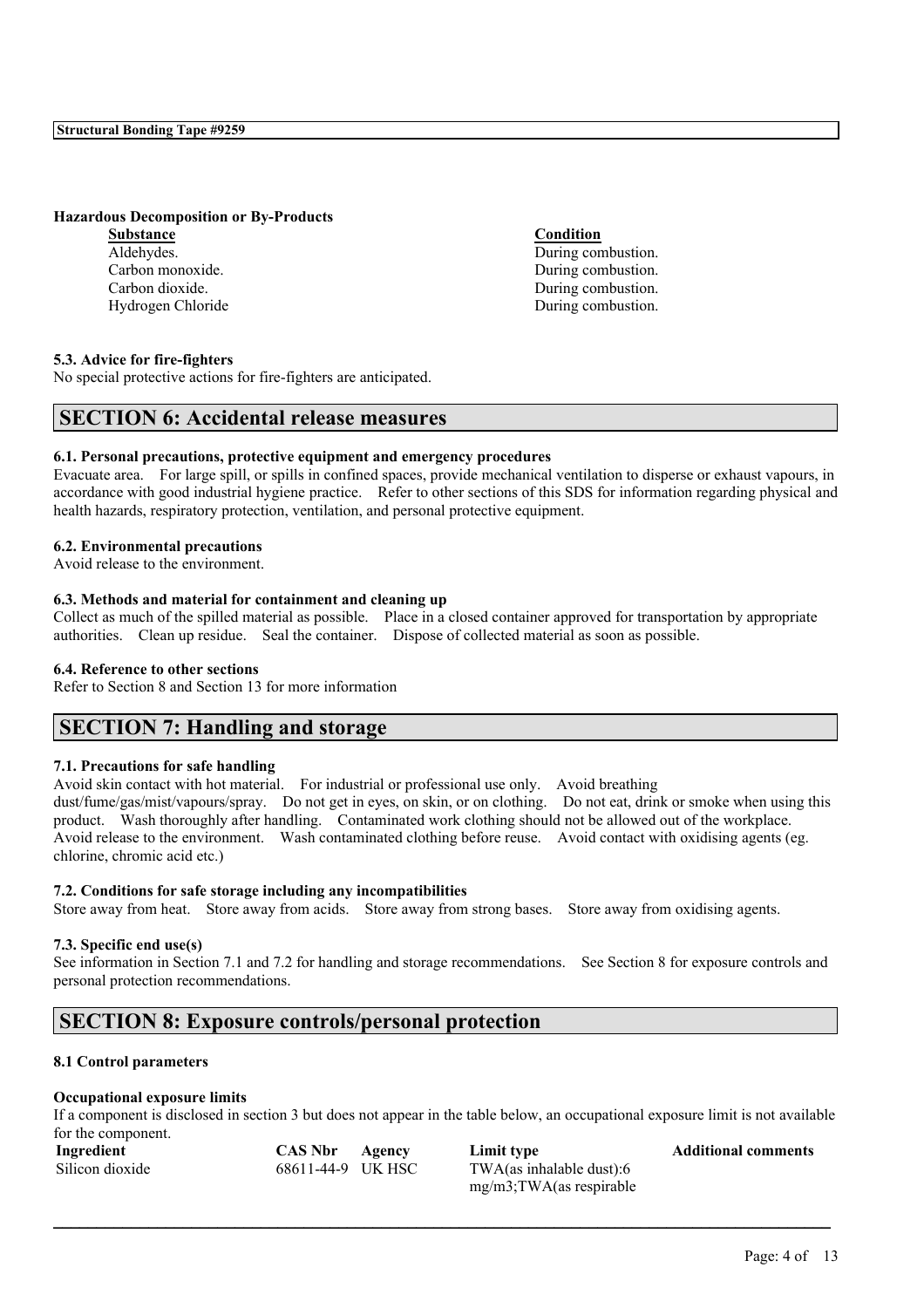dust):2.4 mg/m3

UK HSC : UK Health and Safety Commission TWA: Time-Weighted-Average STEL: Short Term Exposure Limit CEIL: Ceiling

#### **Biological limit values**

No biological limit values exist for any of the components listed in Section 3 of this safety data sheet.

#### **8.2. Exposure controls**

#### **8.2.1. Engineering controls**

Use general dilution ventilation and/or local exhaust ventilation to control airborne exposures to below relevant Exposure Limits and/or control dust/fume/gas/mist/vapours/spray. If ventilation is not adequate, use respiratory protection equipment. Curing enclosures must be exhausted to outdoors or to a suitable emission control device. Use explosion-proof ventilation equipment.

#### **8.2.2. Personal protective equipment (PPE)**

#### **Eye/face protection**

Select and use eye/face protection to prevent contact based on the results of an exposure assessment. The following eye/face protection(s) are recommended: Indirect vented goggles.

#### *Applicable Norms/Standards* Use eye protection conforming to EN 166

#### **Skin/hand protection**

Select and use gloves and/or protective clothing approved to relevant local standards to prevent skin contact based on the results of an exposure assessment. Selection should be based on use factors such as exposure levels, concentration of the substance or mixture, frequency and duration, physical challenges such as temperature extremes, and other use conditions. Consult with your glove and/or protective clothing manufacturer for selection of appropriate compatible gloves/protective clothing. Wear protective gloves. Note: Nitrile gloves may be worn over polymer laminate gloves to improve dexterity. Gloves made from the following material(s) are recommended:

Polymer laminate No data available No data available

**Material Thickness (mm) Breakthrough Time**

*Applicable Norms/Standards* Use gloves tested to EN 374

If this product is used in a manner that presents a higher potential for exposure (eg. spraying, high splash potential etc.), then use of protective coveralls may be necessary. Select and use body protection to prevent contact based on the results of an exposure assessment. The following protective clothing material(s) are recommended: Apron - polymer laminate

#### **Respiratory protection**

Wear respiratory protection if ventilation is inadequate to prevent overexposure. An exposure assessment may be needed to decide if a respirator is required. If a respirator is needed, use respirators as part of a full respiratory protection program. Based on the results of the exposure assessment, select from the following respirator type(s) to reduce inhalation exposure: Half facepiece or full facepiece air-purifying respirator suitable for organic vapours

 $\mathcal{L}_\mathcal{L} = \mathcal{L}_\mathcal{L} = \mathcal{L}_\mathcal{L} = \mathcal{L}_\mathcal{L} = \mathcal{L}_\mathcal{L} = \mathcal{L}_\mathcal{L} = \mathcal{L}_\mathcal{L} = \mathcal{L}_\mathcal{L} = \mathcal{L}_\mathcal{L} = \mathcal{L}_\mathcal{L} = \mathcal{L}_\mathcal{L} = \mathcal{L}_\mathcal{L} = \mathcal{L}_\mathcal{L} = \mathcal{L}_\mathcal{L} = \mathcal{L}_\mathcal{L} = \mathcal{L}_\mathcal{L} = \mathcal{L}_\mathcal{L}$ 

For questions about suitability for a specific application, consult with your respirator manufacturer.

#### *Applicable Norms/Standards*

Use a respirator conforming to EN 140 or EN 136: filter type A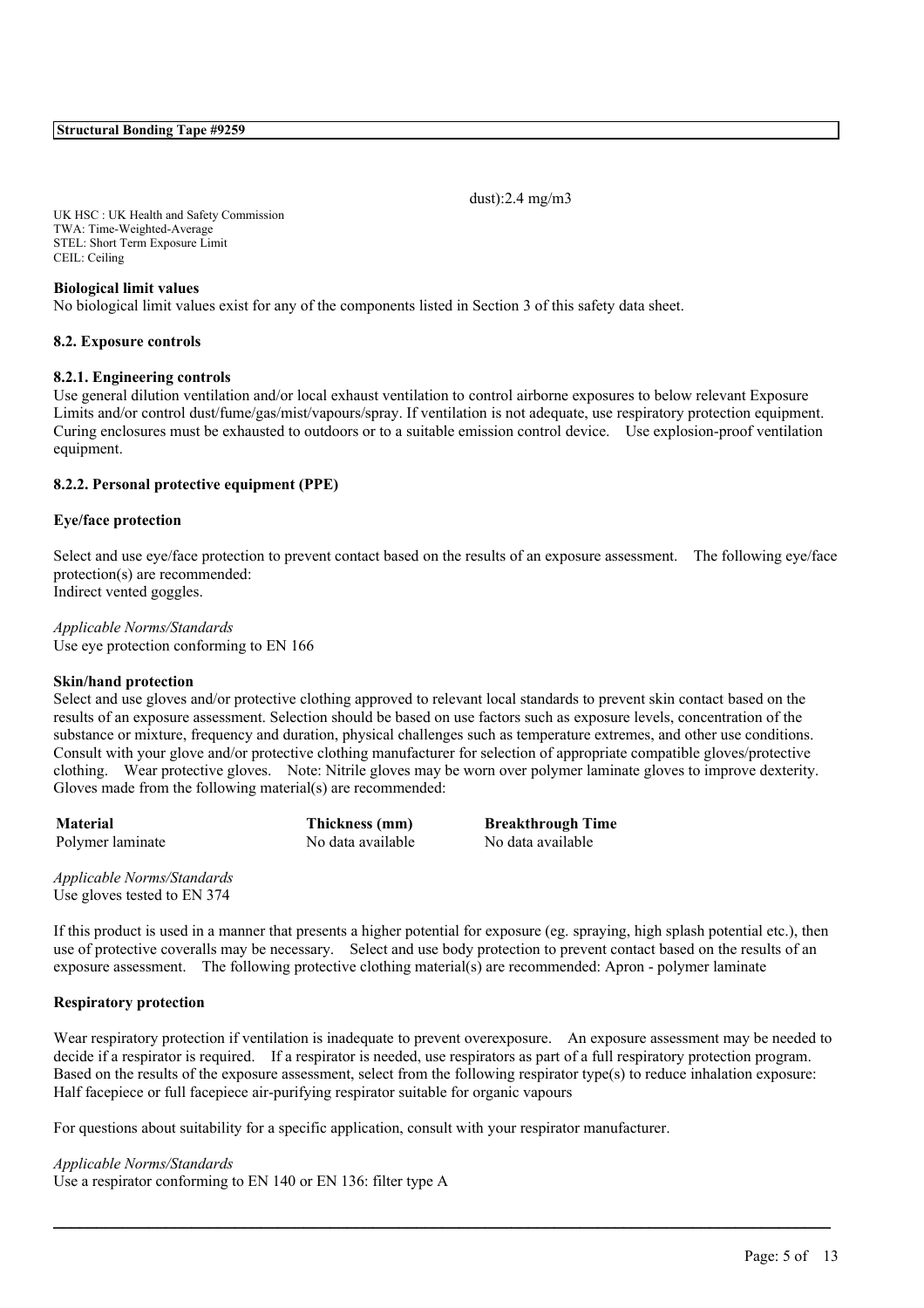#### **Thermal hazards**

Wear heat insulating gloves when handling hot material to prevent thermal burns.

*Applicable Norms/Standards* Use gloves tested to EN 407

## **SECTION 9: Physical and chemical properties**

#### **9.1. Information on basic physical and chemical properties**

| <b>Physical state</b>                  | Solid.                             |
|----------------------------------------|------------------------------------|
| <b>Specific Physical Form:</b>         | Roll of Tape.                      |
| Appearance/Odour                       | Slight acrylic odour, milky white. |
| <b>Odour threshold</b>                 | No data available.                 |
| pН                                     | Not applicable.                    |
| <b>Boiling point/boiling range</b>     | Not applicable.                    |
| <b>Melting point</b>                   | Not applicable.                    |
| Flammability (solid, gas)              | Not classified                     |
| <b>Explosive properties</b>            | Not classified                     |
| <b>Oxidising properties</b>            | Not classified                     |
| <b>Flash point</b>                     | Not applicable.                    |
| <b>Autoignition temperature</b>        | Not applicable.                    |
| <b>Flammable Limits(LEL)</b>           | Not applicable.                    |
| <b>Flammable Limits(UEL)</b>           | Not applicable.                    |
| Vapour pressure                        | Not applicable.                    |
| <b>Relative density</b>                | 1.15 - 1.3 $[RefStd:WATER=1]$      |
| <b>Water solubility</b>                | Not applicable.                    |
| Solubility- non-water                  | No data available.                 |
| Partition coefficient: n-octanol/water | No data available.                 |
| <b>Evaporation rate</b>                | Not applicable.                    |
| <b>Vapour density</b>                  | Not applicable.                    |
| <b>Decomposition temperature</b>       | No data available.                 |
| <b>Viscosity</b>                       | Not applicable.                    |
| <b>Density</b>                         | $1.15 - 1.3$ g/cm3                 |
| 9.2. Other information                 |                                    |
| <b>EU Volatile Organic Compounds</b>   | No data available.                 |
| <b>Percent volatile</b>                | No data available.                 |
|                                        |                                    |

## **SECTION 10: Stability and reactivity**

#### **10.1 Reactivity**

This material may be reactive with certain agents under certain conditions - see the remaining headings in this section

#### **10.2 Chemical stability**

Stable.

#### **10.3 Possibility of hazardous reactions**

Hazardous polymerisation will not occur.

#### **10.4 Conditions to avoid**

Avoid curing large quantities of material to prevent a premature reaction (exotherm) with production of intense heat and smoke.

 $\mathcal{L}_\mathcal{L} = \mathcal{L}_\mathcal{L} = \mathcal{L}_\mathcal{L} = \mathcal{L}_\mathcal{L} = \mathcal{L}_\mathcal{L} = \mathcal{L}_\mathcal{L} = \mathcal{L}_\mathcal{L} = \mathcal{L}_\mathcal{L} = \mathcal{L}_\mathcal{L} = \mathcal{L}_\mathcal{L} = \mathcal{L}_\mathcal{L} = \mathcal{L}_\mathcal{L} = \mathcal{L}_\mathcal{L} = \mathcal{L}_\mathcal{L} = \mathcal{L}_\mathcal{L} = \mathcal{L}_\mathcal{L} = \mathcal{L}_\mathcal{L}$ 

Heat.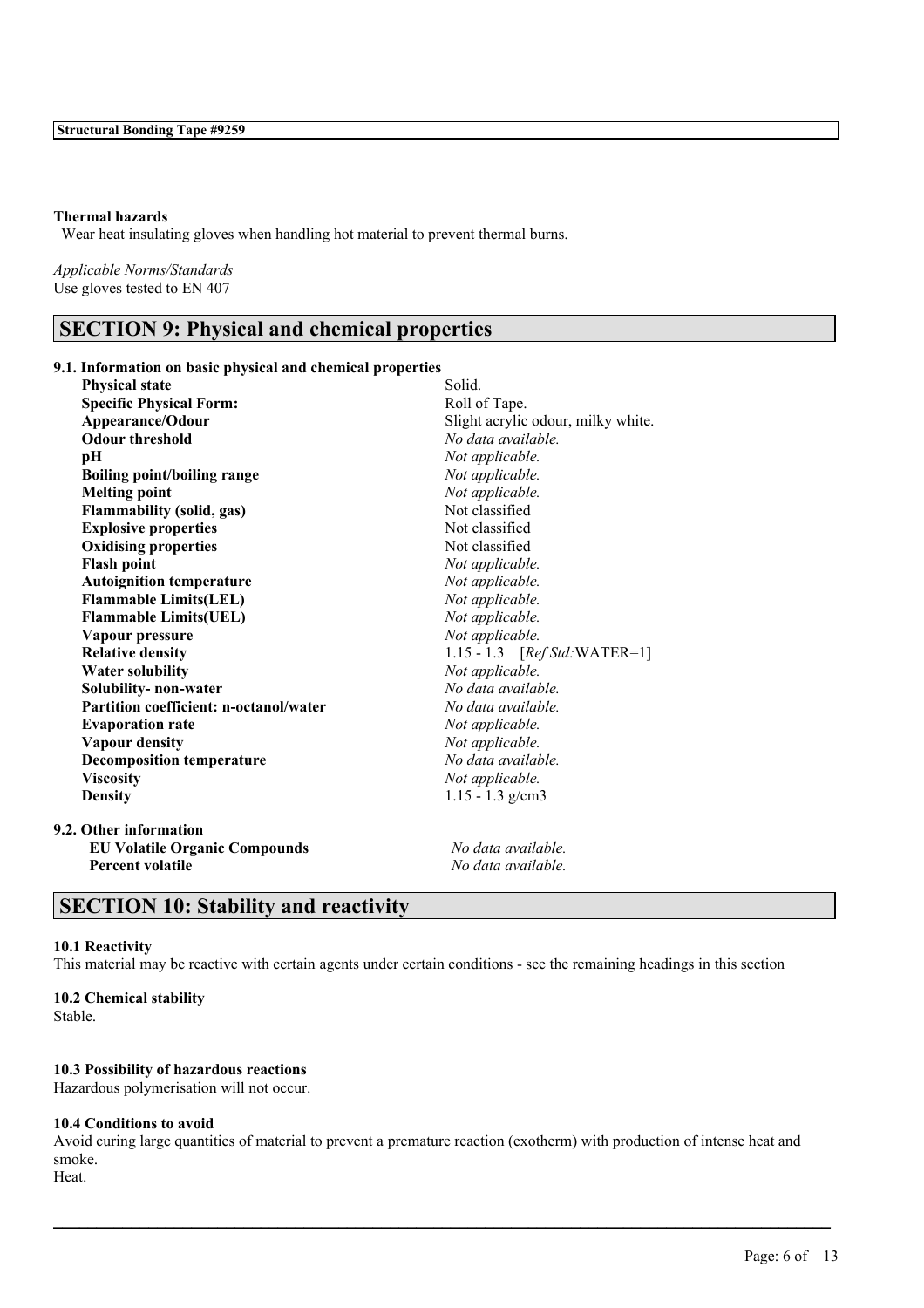**10.5 Incompatible materials** Strong acids. Strong bases. Strong oxidising agents.

#### **10.6 Hazardous decomposition products**

**Substance Condition** None known.

Refer to section 5.2 for hazardous decomposition products during combustion.

## **SECTION 11: Toxicological information**

The information below may not agree with the EU material classification in Section 2 and/or the ingredient classifications in Section 3 if specific ingredient classifications are mandated by a competent authority. In addition, statements and data presented in Section 11 are based on UN GHS calculation rules and classifications derived from **3M assessments.**

**11.1 Information on Toxicological effects**

**Signs and Symptoms of Exposure**

Based on test data and/or information on the components, this material may produce the following health effects:

#### **Inhalation**

Vapours released during curing may cause irritation of the respiratory system: Signs/symptoms may include cough, sneezing, nasal discharge, headache, hoarseness, and nose and throat pain.

#### **Skin contact**

Mild Skin Irritation: Signs/symptoms may include localised redness, swelling, itching, and dryness. Allergic skin reaction (non-photo induced): Signs/symptoms may include redness, swelling, blistering, and itching.

#### **Eye contact**

Moderate eye irritation: Signs/symptoms may include redness, swelling, pain, tearing, and blurred or hazy vision.

#### **Ingestion**

Physical Blockage: Signs/symptoms may include cramping, abdominal pain, and constipation. Gastrointestinal irritation: Signs/symptoms may include abdominal pain, stomach upset, nausea, vomiting and diarrhoea.

#### **Toxicological Data**

If a component is disclosed in section 3 but does not appear in a table below, either no data are available for that endpoint or the data are not sufficient for classification.

#### **Acute Toxicity**

| Name                                        | Route     | <b>Species</b> | Value                                             |
|---------------------------------------------|-----------|----------------|---------------------------------------------------|
| Overall product                             | Ingestion |                | No data available; calculated $ATE > 5,000$ mg/kg |
| 4.4'-ISOPROPYLIDENEDIPHENOL-EPICHLOROHYDRIN | Dermal    | Rat            | $LD50 > 1,600$ mg/kg                              |
| POLYMER (MW unknown or <= 700)              |           |                |                                                   |
| 4.4'-ISOPROPYLIDENEDIPHENOL-EPICHLOROHYDRIN | Ingestion | Rat            | $LD50 > 1,000$ mg/kg                              |
| POLYMER (MW unknown or $\leq$ =700)         |           |                |                                                   |
| 4.4'-ISOPROPYLIDENEDIPHENOL-EPICHLOROHYDRIN | Dermal    | Rat            | $LD50 > 1,600$ mg/kg                              |
| POLYMER (MW $>700$ , $\leq 1200$ )          |           |                |                                                   |
| 4.4'-ISOPROPYLIDENEDIPHENOL-EPICHLOROHYDRIN | Ingestion | Rat            | $LD50 > 1,000$ mg/kg                              |
| POLYMER (MW $>700$ , $\leq 1200$ )          |           |                |                                                   |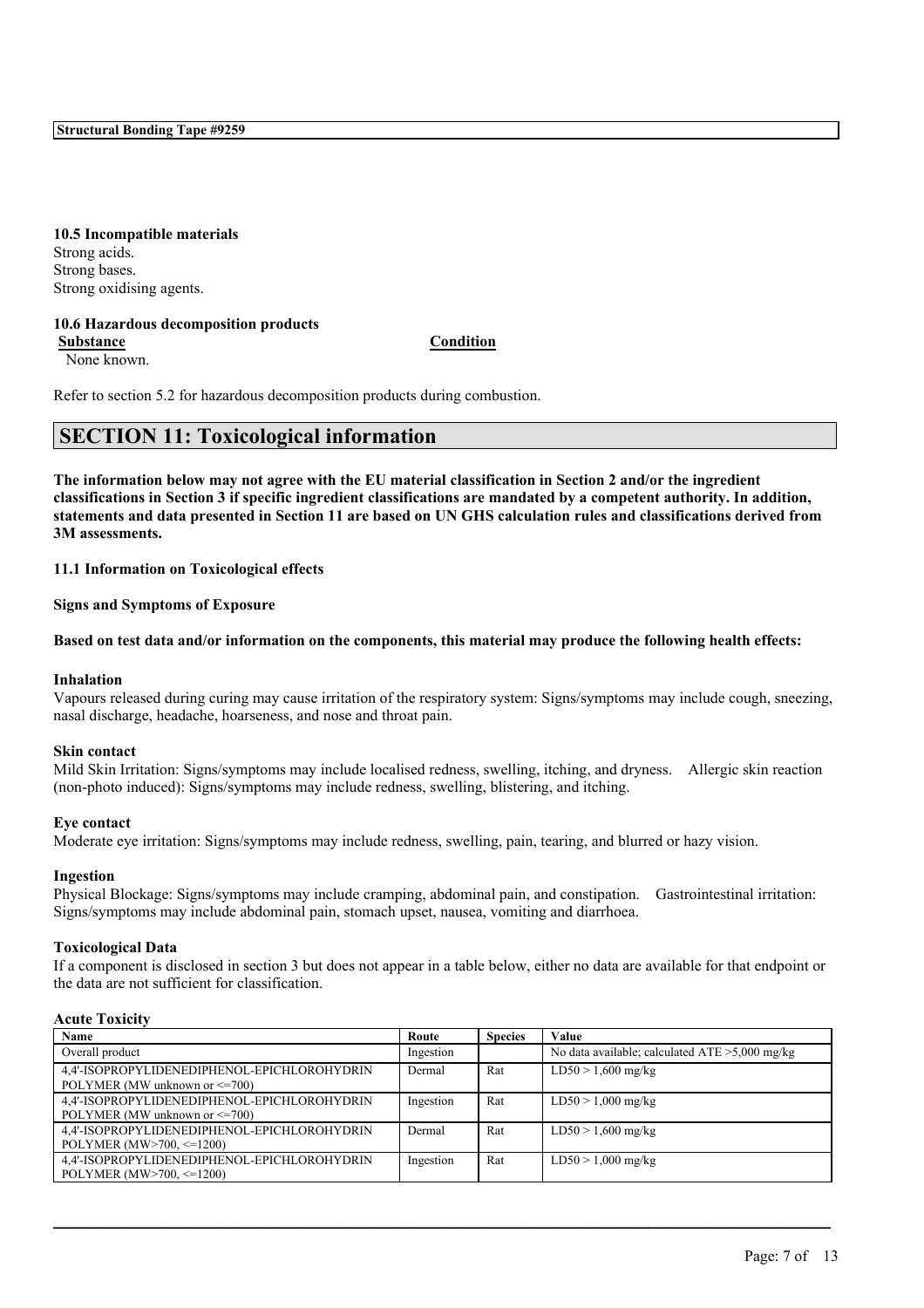| Silane, dichlorodimethyl-, reaction products with silica | Dermal      | Rabbit | $LD50 > 5,000$ mg/kg |
|----------------------------------------------------------|-------------|--------|----------------------|
| Silane, dichlorodimethyl-, reaction products with silica | Inhalation- | Rat    | $LC50 > 0.691$ mg/l  |
|                                                          | Dust/Mist   |        |                      |
|                                                          | (4 hours)   |        |                      |
| Silane, dichlorodimethyl-, reaction products with silica | Ingestion   | Rat    | $LD50 > 5.110$ mg/kg |
| $\blacksquare$                                           |             |        |                      |

ATE = acute toxicity estimate

## **Skin Corrosion/Irritation**

| Name                                                     | <b>Species</b> | Value                     |
|----------------------------------------------------------|----------------|---------------------------|
|                                                          |                |                           |
| 4.4'-ISOPROPYLIDENEDIPHENOL-EPICHLOROHYDRIN POLYMER (MW) | Rabbit         | Mild irritant             |
| unknown or $\leq$ =700)                                  |                |                           |
| 4.4'-ISOPROPYLIDENEDIPHENOL-EPICHLOROHYDRIN POLYMER      | Rabbit         | Mild irritant             |
| $(MW>700, \leq1200)$                                     |                |                           |
| Silane, dichlorodimethyl-, reaction products with silica | Rabbit         | No significant irritation |

## **Serious Eye Damage/Irritation**

| Name                                                     | <b>Species</b> | Value                     |
|----------------------------------------------------------|----------------|---------------------------|
|                                                          |                |                           |
| 4.4'-ISOPROPYLIDENEDIPHENOL-EPICHLOROHYDRIN POLYMER (MW) | Rabbit         | Moderate irritant         |
| unknown or $\leq$ =700)                                  |                |                           |
| 4.4'-ISOPROPYLIDENEDIPHENOL-EPICHLOROHYDRIN POLYMER      | Rabbit         | Moderate irritant         |
| $(MW>700 \le = 1200)$                                    |                |                           |
| Silane, dichlorodimethyl-, reaction products with silica | Rabbit         | No significant irritation |

#### **Skin Sensitisation**

| Name                                                     | <b>Species</b> | Value          |
|----------------------------------------------------------|----------------|----------------|
|                                                          |                |                |
| 4.4'-ISOPROPYLIDENEDIPHENOL-EPICHLOROHYDRIN POLYMER (MW) | Human          | Sensitising    |
| unknown or $\leq$ =700)                                  | and            |                |
|                                                          | animal         |                |
| 4,4'-ISOPROPYLIDENEDIPHENOL-EPICHLOROHYDRIN POLYMER      | Human          | Sensitising    |
| $(MW>700, \leq 1200)$                                    | and            |                |
|                                                          | animal         |                |
| Silane, dichlorodimethyl-, reaction products with silica | Human          | Not classified |
|                                                          | and            |                |
|                                                          | animal         |                |

#### **Respiratory Sensitisation**

| Name                                                                                | <b>Species</b> | Value          |
|-------------------------------------------------------------------------------------|----------------|----------------|
| 4.4'-ISOPROPYLIDENEDIPHENOL-EPICHLOROHYDRIN POLYMER (MW)<br>unknown or $\leq$ =700) | Human          | Not classified |
| 4.4'-ISOPROPYLIDENEDIPHENOL-EPICHLOROHYDRIN POLYMER<br>$(MW>700 \le = 1200)$        | Human          | Not classified |

## **Germ Cell Mutagenicity**

| Name                                                     | Route    | Value                                          |
|----------------------------------------------------------|----------|------------------------------------------------|
|                                                          |          |                                                |
| 4.4'-ISOPROPYLIDENEDIPHENOL-EPICHLOROHYDRIN POLYMER (MW) | In vivo  | Not mutagenic                                  |
| unknown or $\leq$ =700)                                  |          |                                                |
| 4.4'-ISOPROPYLIDENEDIPHENOL-EPICHLOROHYDRIN POLYMER (MW) | In Vitro | Some positive data exist, but the data are not |
| unknown or $\leq$ =700)                                  |          | sufficient for classification                  |
| 4,4'-ISOPROPYLIDENEDIPHENOL-EPICHLOROHYDRIN POLYMER      | In vivo  | Not mutagenic                                  |
| $(MW>700, \leq 1200)$                                    |          |                                                |
| 4.4'-ISOPROPYLIDENEDIPHENOL-EPICHLOROHYDRIN POLYMER      | In Vitro | Some positive data exist, but the data are not |
| $(MW>700, \leq 1200)$                                    |          | sufficient for classification                  |
| Silane, dichlorodimethyl-, reaction products with silica | In Vitro | Not mutagenic                                  |

#### **Carcinogenicity**

| Name                                        | Route  | Species | Value                                          |
|---------------------------------------------|--------|---------|------------------------------------------------|
| 4.4'-ISOPROPYLIDENEDIPHENOL-EPICHLOROHYDRIN | Dermal | Mouse   | Some positive data exist, but the data are not |
| POLYMER (MW unknown or $\leq$ =700)         |        |         | sufficient for classification                  |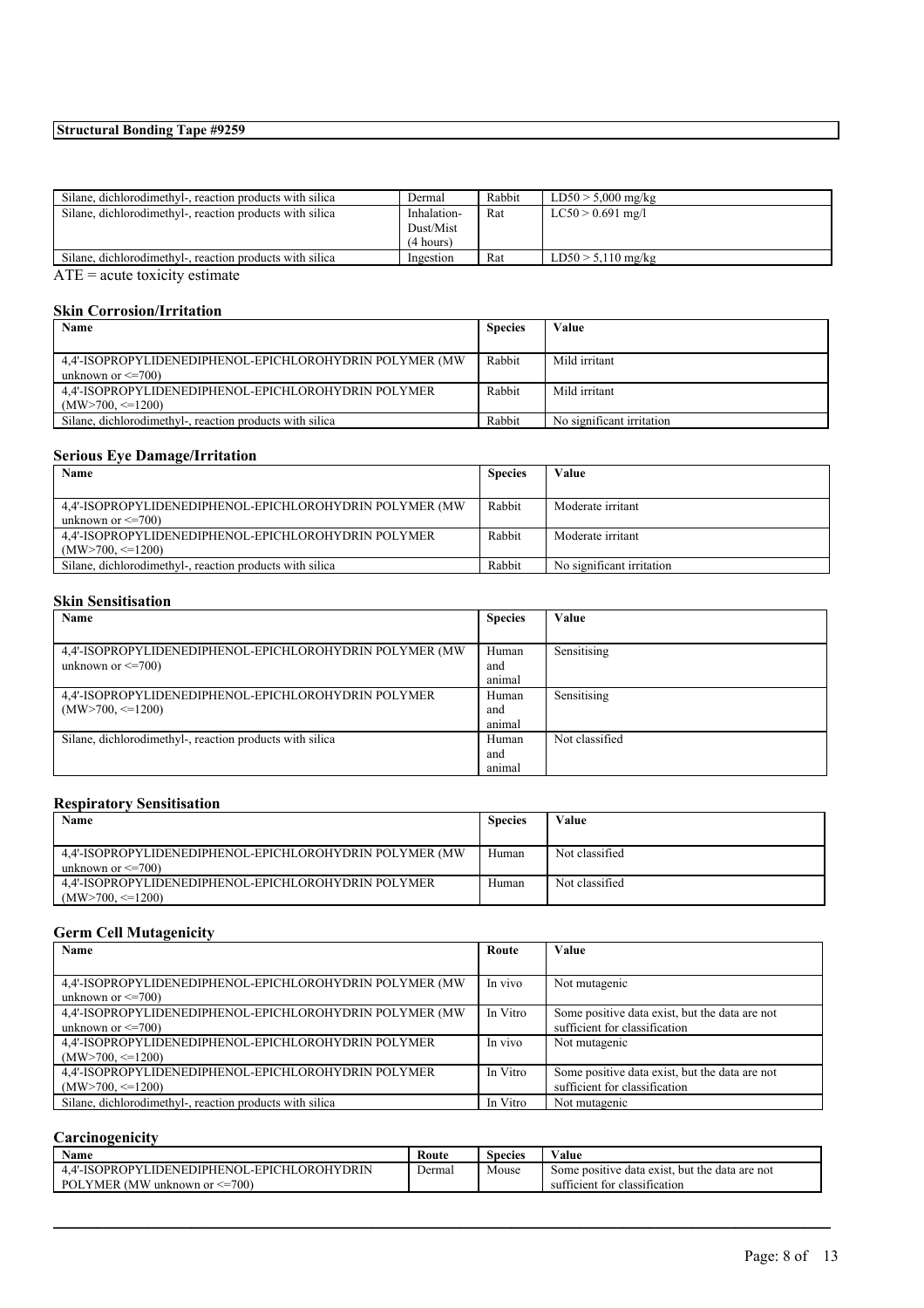| 4.4'-ISOPROPYLIDENEDIPHENOL-EPICHLOROHYDRIN              | Dermal     | Mouse | Some positive data exist, but the data are not |
|----------------------------------------------------------|------------|-------|------------------------------------------------|
| POLYMER $(MW>700 \le 1200)$                              |            |       | sufficient for classification                  |
| Silane, dichlorodimethyl-, reaction products with silica | Not        | Mouse | Some positive data exist, but the data are not |
|                                                          | specified. |       | sufficient for classification                  |

## **Reproductive Toxicity**

#### **Reproductive and/or Developmental Effects**

| Name                                                    | Route     | Value                                  | <b>Species</b> | <b>Test result</b> | <b>Exposure</b> |
|---------------------------------------------------------|-----------|----------------------------------------|----------------|--------------------|-----------------|
|                                                         |           |                                        |                |                    | <b>Duration</b> |
| 4,4'-ISOPROPYLIDENEDIPHENOL-                            | Ingestion | Not classified for female reproduction | Rat            | <b>NOAEL 750</b>   | 2 generation    |
| EPICHLOROHYDRIN POLYMER (MW                             |           |                                        |                | mg/kg/day          |                 |
| unknown or $\leq$ =700)                                 |           |                                        |                |                    |                 |
| 4,4'-ISOPROPYLIDENEDIPHENOL-                            | Ingestion | Not classified for male reproduction   | Rat            | <b>NOAEL 750</b>   | 2 generation    |
| EPICHLOROHYDRIN POLYMER (MW                             |           |                                        |                | mg/kg/day          |                 |
| unknown or $\leq$ =700)                                 |           |                                        |                |                    |                 |
| 4,4'-ISOPROPYLIDENEDIPHENOL-                            | Dermal    | Not classified for development         | Rabbit         | <b>NOAEL 300</b>   | during          |
| EPICHLOROHYDRIN POLYMER (MW                             |           |                                        |                | mg/kg/day          | organogenesis   |
| unknown or $\leq$ =700)                                 |           |                                        |                |                    |                 |
| 4,4'-ISOPROPYLIDENEDIPHENOL-                            | Ingestion | Not classified for development         | Rat            | <b>NOAEL 750</b>   | 2 generation    |
| EPICHLOROHYDRIN POLYMER (MW<br>unknown or $\leq$ =700)  |           |                                        |                | mg/kg/day          |                 |
|                                                         |           |                                        |                |                    |                 |
| 4,4'-ISOPROPYLIDENEDIPHENOL-<br>EPICHLOROHYDRIN POLYMER | Ingestion | Not classified for female reproduction | Rat            | <b>NOAEL 750</b>   | 2 generation    |
| $(MW>700, \leq 1200)$                                   |           |                                        |                | mg/kg/day          |                 |
| 4,4'-ISOPROPYLIDENEDIPHENOL-                            | Ingestion | Not classified for male reproduction   | Rat            | <b>NOAEL 750</b>   | 2 generation    |
| EPICHLOROHYDRIN POLYMER                                 |           |                                        |                | mg/kg/day          |                 |
| $(MW>700 \leq 1200)$                                    |           |                                        |                |                    |                 |
| 4,4'-ISOPROPYLIDENEDIPHENOL-                            | Dermal    | Not classified for development         | Rabbit         | <b>NOAEL 300</b>   | during          |
| EPICHLOROHYDRIN POLYMER                                 |           |                                        |                | mg/kg/day          | organogenesis   |
| $(MW>700, \leq 1200)$                                   |           |                                        |                |                    |                 |
| 4.4'-ISOPROPYLIDENEDIPHENOL-                            | Ingestion | Not classified for development         | Rat            | <b>NOAEL 750</b>   | 2 generation    |
| EPICHLOROHYDRIN POLYMER                                 |           |                                        |                | mg/kg/day          |                 |
| $(MW>700, \leq 1200)$                                   |           |                                        |                |                    |                 |
| Silane, dichlorodimethyl-, reaction products            | Ingestion | Not classified for female reproduction | Rat            | <b>NOAEL 509</b>   | 1 generation    |
| with silica                                             |           |                                        |                | mg/kg/day          |                 |
| Silane, dichlorodimethyl-, reaction products            | Ingestion | Not classified for male reproduction   | Rat            | <b>NOAEL 497</b>   | 1 generation    |
| with silica                                             |           |                                        |                | mg/kg/day          |                 |
| Silane, dichlorodimethyl-, reaction products            | Ingestion | Not classified for development         | Rat            | <b>NOAEL</b>       | during          |
| with silica                                             |           |                                        |                | 1.350              | organogenesis   |
|                                                         |           |                                        |                | mg/kg/day          |                 |

## **Target Organ(s)**

## **Specific Target Organ Toxicity - single exposure**

For the component/components, either no data is currently available or the data is not sufficient for classification.

#### **Specific Target Organ Toxicity - repeated exposure**

| Name                                                                                                             | Route     | <b>Target Organ(s)</b>                           | Value          | <b>Species</b> | <b>Test result</b>                 | <b>Exposure</b><br><b>Duration</b> |
|------------------------------------------------------------------------------------------------------------------|-----------|--------------------------------------------------|----------------|----------------|------------------------------------|------------------------------------|
| 4.4'<br><b>ISOPROPYLIDENEDIPH</b><br>$ENOL-$<br><b>EPICHLOROHYDRIN</b><br>POLYMER (MW<br>unknown or $\leq$ =700) | Dermal    | liver                                            | Not classified | Rat            | <b>NOAEL</b><br>1,000<br>mg/kg/day | 2 years                            |
| 4.4'<br><b>ISOPROPYLIDENEDIPH</b><br>ENOL-<br><b>EPICHLOROHYDRIN</b><br>POLYMER (MW<br>unknown or $\leq$ =700)   | Dermal    | nervous system                                   | Not classified | Rat            | <b>NOAEL</b><br>1,000<br>mg/kg/day | 13 weeks                           |
| 4.4'<br><b>ISOPROPYLIDENEDIPH</b><br>ENOL-                                                                       | Ingestion | auditory system  <br>heart   endocrine<br>system | Not classified | Rat            | <b>NOAEL</b><br>1,000<br>mg/kg/day | 28 days                            |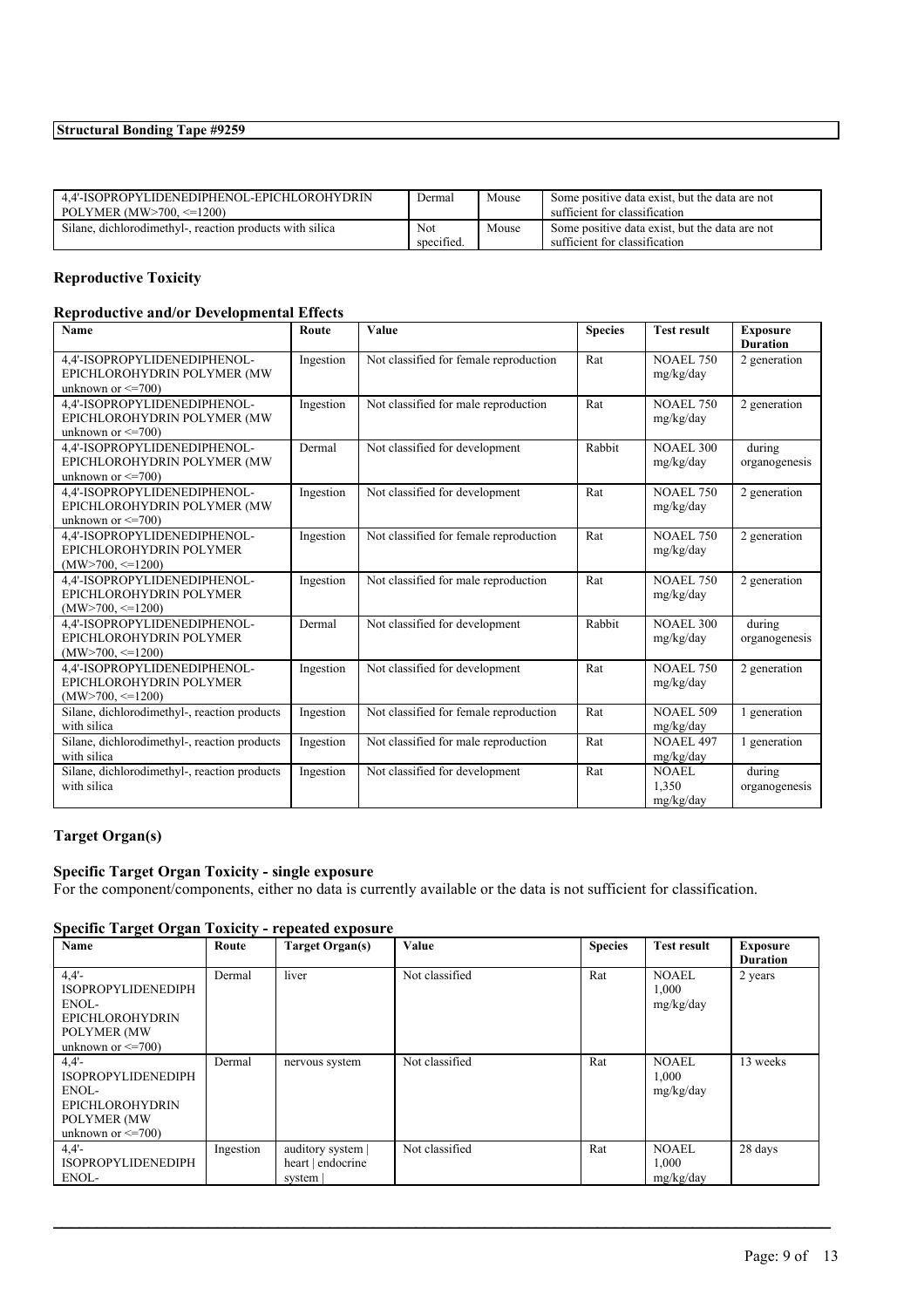| <b>EPICHLOROHYDRIN</b><br>POLYMER (MW<br>unknown or $\leq$ =700)                                          |            | hematopoietic<br>system   liver   eyes  <br>kidney and/or<br>bladder                                                         |                |       |                                    |                          |
|-----------------------------------------------------------------------------------------------------------|------------|------------------------------------------------------------------------------------------------------------------------------|----------------|-------|------------------------------------|--------------------------|
| 4.4'<br><b>ISOPROPYLIDENEDIPH</b><br>ENOL-<br><b>EPICHLOROHYDRIN</b><br>POLYMER (MW>700,<br>$\leq$ =1200) | Dermal     | liver                                                                                                                        | Not classified | Rat   | NOAEL<br>1,000<br>mg/kg/day        | 2 years                  |
| 4.4'<br><b>ISOPROPYLIDENEDIPH</b><br>ENOL-<br><b>EPICHLOROHYDRIN</b><br>POLYMER (MW>700,<br>$\leq$ =1200) | Dermal     | nervous system                                                                                                               | Not classified | Rat   | <b>NOAEL</b><br>1,000<br>mg/kg/day | 13 weeks                 |
| 4.4'<br><b>ISOPROPYLIDENEDIPH</b><br>ENOL-<br><b>EPICHLOROHYDRIN</b><br>POLYMER (MW>700,<br>$\leq$ =1200) | Ingestion  | auditory system  <br>heart   endocrine<br>system $ $<br>hematopoietic<br>system   liver   eyes  <br>kidney and/or<br>bladder | Not classified | Rat   | <b>NOAEL</b><br>1,000<br>mg/kg/day | 28 days                  |
| Silane, dichlorodimethyl-,<br>reaction products with<br>silica                                            | Inhalation | respiratory system  <br>silicosis                                                                                            | Not classified | Human | <b>NOAEL Not</b><br>available      | occupational<br>exposure |

#### **Aspiration Hazard**

For the component/components, either no data is currently available or the data is not sufficient for classification.

Please contact the address or phone number listed on the first page of the SDS for additional toxicological information **on this material and/or its components.**

## **SECTION 12: Ecological information**

The information below may not agree with the EU material classification in Section 2 and/or the ingredient classifications in Section 3 if specific ingredient classifications are mandated by a competent authority. In addition, statements and data presented in Section 12 are based on UN GHS calculation rules and classifications derived from **3M assessments.**

#### **12.1. Toxicity**

No product test data available.

| <b>Material</b>         | $\overline{CAS}$ # | Organism      | <b>Type</b>  | Exposure  | <b>Test endpoint Test result</b> |             |
|-------------------------|--------------------|---------------|--------------|-----------|----------------------------------|-------------|
| 4,4'                    | 25068-38-6         | Water flea    | Estimated    | 48 hours  | LC50                             | $0.95$ mg/l |
| <b>ISOPROPYLIDENEDI</b> |                    |               |              |           |                                  |             |
| PHENOL-                 |                    |               |              |           |                                  |             |
| <b>EPICHLOROHYDRIN</b>  |                    |               |              |           |                                  |             |
| <b>POLYMER (MW)</b>     |                    |               |              |           |                                  |             |
| unknown or $\leq$ =700) |                    |               |              |           |                                  |             |
| 4.4'                    | 25068-38-6         | Green Algae   | Experimental | 72 hours  | EC50                             | $>11$ mg/l  |
| <b>ISOPROPYLIDENEDI</b> |                    |               |              |           |                                  |             |
| PHENOL-                 |                    |               |              |           |                                  |             |
| <b> EPICHLOROHYDRIN</b> |                    |               |              |           |                                  |             |
| <b>POLYMER (MW)</b>     |                    |               |              |           |                                  |             |
| unknown or $\leq$ =700) |                    |               |              |           |                                  |             |
| 4.4'                    | 25068-38-6         | Rainbow trout | Experimental | 196 hours | LC50                             | $1.2$ mg/l  |
| <b>ISOPROPYLIDENEDI</b> |                    |               |              |           |                                  |             |
| PHENOL-                 |                    |               |              |           |                                  |             |
| <b>EPICHLOROHYDRIN</b>  |                    |               |              |           |                                  |             |
| <b>POLYMER (MW)</b>     |                    |               |              |           |                                  |             |
| unknown or $\leq$ =700) |                    |               |              |           |                                  |             |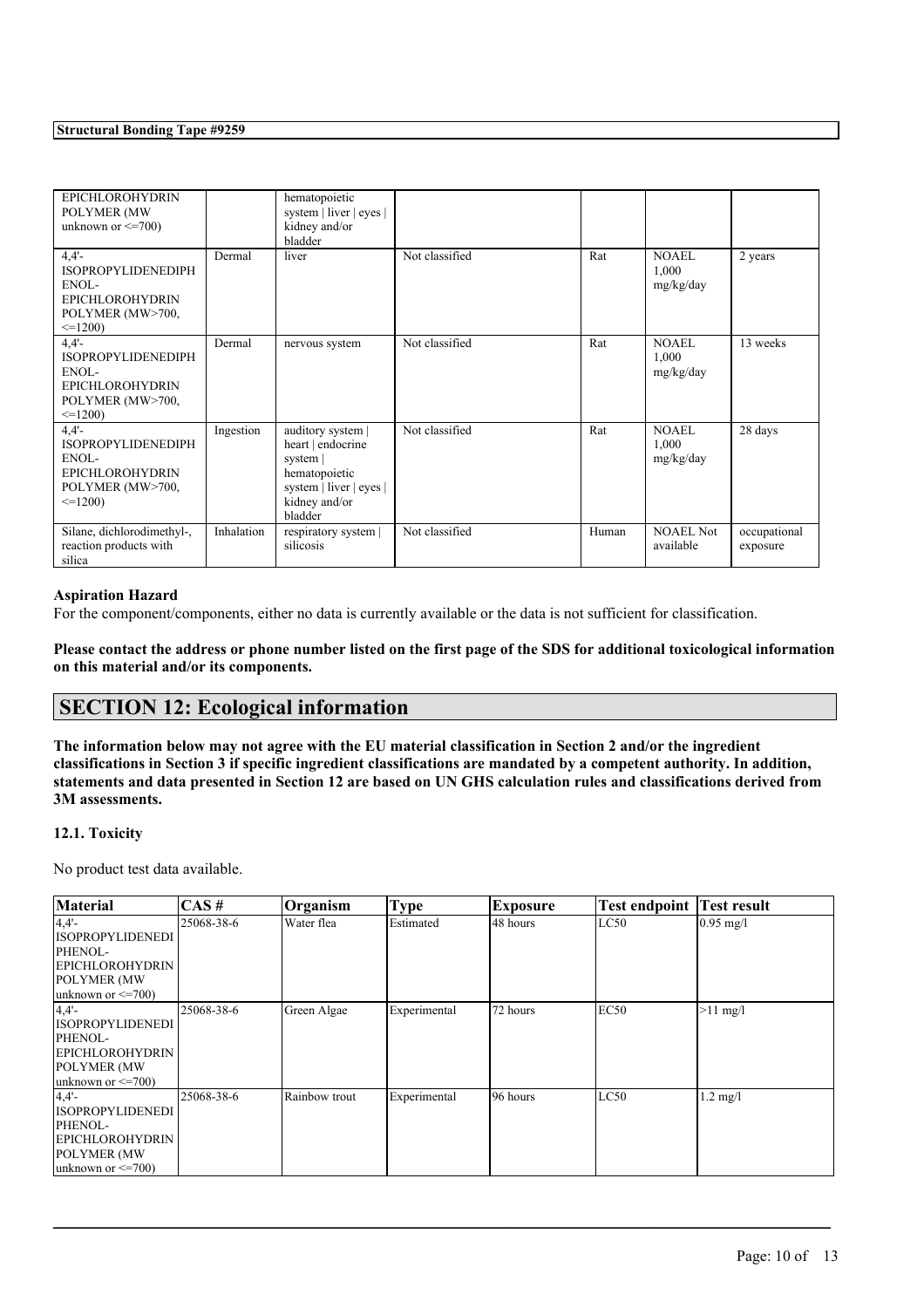| 4,4'<br><b>ISOPROPYLIDENEDI</b><br>PHENOL-<br><b>EPICHLOROHYDRIN</b><br><b>POLYMER (MW</b><br>unknown or $\leq$ =700)     | 25068-38-6 | Green Algae | Experimental                                                | 72 hours | <b>NOEC</b> | $4.2$ mg/l |
|---------------------------------------------------------------------------------------------------------------------------|------------|-------------|-------------------------------------------------------------|----------|-------------|------------|
| $4,4'$ -<br><b>ISOPROPYLIDENEDI</b><br>PHENOL-<br><b>EPICHLOROHYDRIN</b><br><b>POLYMER (MW</b><br>unknown or $\leq$ =700) | 25068-38-6 | Water flea  | Experimental                                                | 21 days  | <b>NOEC</b> | $0.3$ mg/l |
| $4,4'$ -<br><b>ISOPROPYLIDENEDI</b><br>PHENOL-<br><b>EPICHLOROHYDRIN</b><br>POLYMER (MW>700,<br>$\leq$ 1200)              | 25068-38-6 |             | Data not available<br>or insufficient for<br>classification |          |             |            |
| Silane,<br>dichlorodimethyl-,<br>reaction products with<br>silica                                                         | 68611-44-9 |             | Data not available<br>or insufficient for<br>classification |          |             |            |

## **12.2. Persistence and degradability**

| <b>Material</b>                                                                                                   | <b>CAS Nbr</b> | <b>Test type</b>                  | <b>Duration</b> | Study Type           | <b>Test result</b>        | Protocol                  |
|-------------------------------------------------------------------------------------------------------------------|----------------|-----------------------------------|-----------------|----------------------|---------------------------|---------------------------|
| 4.4'<br><b>ISOPROPYLIDENEDIPHE</b><br>NOL-<br><b>EPICHLOROHYDRIN</b><br>POLYMER (MW unknown<br>or $\leq$ 700)     | 25068-38-6     | Estimated<br><b>Hydrolysis</b>    |                 | Hydrolytic half-life | $\leq$ 2 days (t 1/2)     | Other methods             |
| $4.4'$ -<br><b>ISOPROPYLIDENEDIPHE</b><br>NOL-<br><b>EPICHLOROHYDRIN</b><br>POLYMER (MW unknown<br>or $\leq$ 700) | 25068-38-6     | Experimental<br>Biodegradation    | 28 days         | <b>BOD</b>           | $0\%$<br><b>BOD/ThBOD</b> | OECD 301C - MITI test (I) |
| 4.4'<br><b>ISOPROPYLIDENEDIPHE</b><br>NOL-<br><b>EPICHLOROHYDRIN</b><br>POLYMER (MW>700,<br>$\leq$ 1200)          | 25068-38-6     | Estimated<br>Biodegradation       | 28 days         | <b>BOD</b>           | $7\%$<br><b>BOD/ThBOD</b> | OECD 301C - MITI test (I) |
| Silane, dichlorodimethyl-,<br>reaction products with silica                                                       | 68611-44-9     | Data not availbl-<br>insufficient |                 |                      | n/a                       |                           |

## **12.3 : Bioaccumulative potential**

| <b>Material</b>            | Cas No.    | Test type                | Duration | <b>Study Type</b> | Test result | <b>Protocol</b>       |
|----------------------------|------------|--------------------------|----------|-------------------|-------------|-----------------------|
| $4,4'$ -                   | 25068-38-6 | <b>Experimental BCF-</b> | 28 days  | Bioaccumulation   | $\leq 42$   | <b>OECD 305E -</b>    |
| <b>ISOPROPYLIDENEDIPH</b>  |            | Carp                     |          | factor            |             | Bioaccumulation flow- |
| ENOL-                      |            |                          |          |                   |             | through fish test     |
| <b>EPICHLOROHYDRIN</b>     |            |                          |          |                   |             |                       |
| POLYMER (MW unknown)       |            |                          |          |                   |             |                       |
| or $\leq$ 700)             |            |                          |          |                   |             |                       |
| $4,4'$ -                   | 25068-38-6 | Estimated                |          | Bioaccumulation   | 7.4         | Other methods         |
| <b>ISOPROPYLIDENEDIPH</b>  |            | Bioconcentration         |          | factor            |             |                       |
| ENOL-                      |            |                          |          |                   |             |                       |
| <b>EPICHLOROHYDRIN</b>     |            |                          |          |                   |             |                       |
| POLYMER (MW>700,           |            |                          |          |                   |             |                       |
| $\leq$ =1200)              |            |                          |          |                   |             |                       |
| Silane, dichlorodimethyl-, | 68611-44-9 | Data not available       | N/A      | N/A               | N/A         | N/A                   |
| reaction products with     |            | or insufficient for      |          |                   |             |                       |
| silica                     |            | classification           |          |                   |             |                       |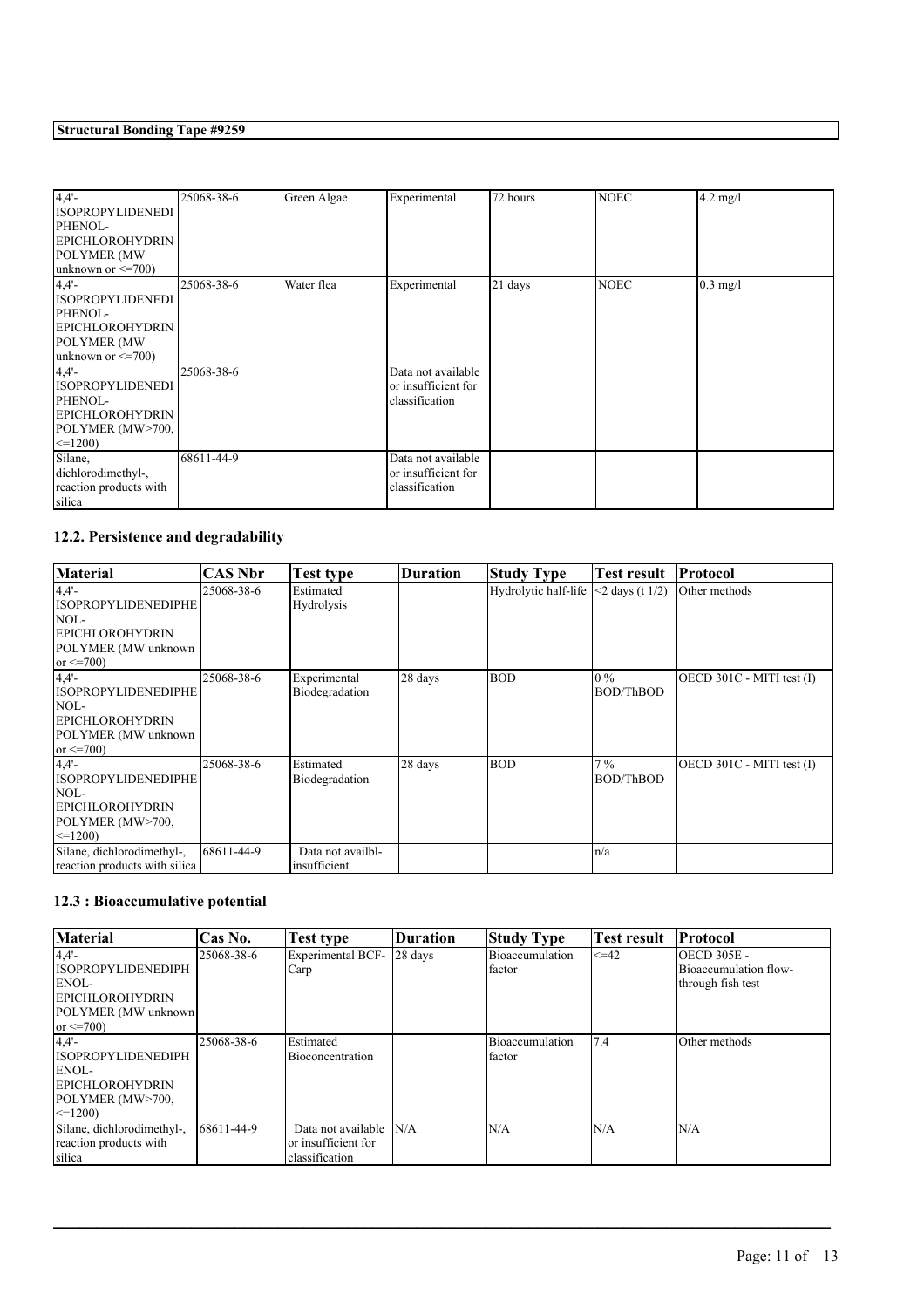#### **12.4. Mobility in soil**

Please contact manufacturer for more details

#### **12.5. Results of the PBT and vPvB assessment**

This material does not contain any substances that are assessed to be a PBT or vPvB

#### **12.6. Other adverse effects**

No information available.

## **SECTION 13: Disposal considerations**

#### **13.1 Waste treatment methods**

Dispose of contents/ container in accordance with the local/regional/national/international regulations.

Dispose of completely cured (or polymerized) material in a permitted industrial waste facility. Combustion products will include halogen acid (HCl/HF/HBr). Facility must be capable of handling halogenated materials. As a disposal alternative, utilize an acceptable permitted waste disposal facility. Empty drums/barrels/containers used for transporting and handling hazardous chemicals (chemical substances/mixtures/preparations classified as Hazardous as per applicable regulations) shall be considered, stored, treated & disposed of as hazardous wastes unless otherwise defined by applicable waste regulations. Consult with the respective regulating authorities to determine the available treatment and disposal facilities.

The coding of a waste stream is based on the application of the product by the consumer. Since this is out of the control of 3M, no waste code(s) for products after use will be provided. Please refer to the European Waste Code (EWC - 2000/532/EC and amendments) to assign the correct waste code to your waste stream. Ensure national and/or regional regulations are complied with and always use a licensed waste contractor.

#### **EU waste code (product as sold)**

08 04 09\* Waste adhesives and sealants containing organic solvents or other dangerous substances

## **SECTION 14: Transportation information**

JR-1527-0923-4

Not hazardous for transportation

## **SECTION 15: Regulatory information**

#### **15.1. Safety, health and environmental regulations/legislation specific for the substance or mixture**

#### **Global inventory status**

Contact 3M for more information. The components of this material are in compliance with the provisions of Japan Industrial Safety and Health Law. Certain restrictions may apply. Contact the selling division for additional information.

#### **15.2. Chemical Safety Assessment**

A chemical safety assessment has not been carried out for this substance/mixture in accordance with Regulation (EC) No 1907/2006, as amended.

 $\mathcal{L}_\mathcal{L} = \mathcal{L}_\mathcal{L} = \mathcal{L}_\mathcal{L} = \mathcal{L}_\mathcal{L} = \mathcal{L}_\mathcal{L} = \mathcal{L}_\mathcal{L} = \mathcal{L}_\mathcal{L} = \mathcal{L}_\mathcal{L} = \mathcal{L}_\mathcal{L} = \mathcal{L}_\mathcal{L} = \mathcal{L}_\mathcal{L} = \mathcal{L}_\mathcal{L} = \mathcal{L}_\mathcal{L} = \mathcal{L}_\mathcal{L} = \mathcal{L}_\mathcal{L} = \mathcal{L}_\mathcal{L} = \mathcal{L}_\mathcal{L}$ 

## **SECTION 16: Other information**

#### **List of relevant H statements**

| H315 | Causes skin irritation.              |
|------|--------------------------------------|
| H317 | May cause an allergic skin reaction. |